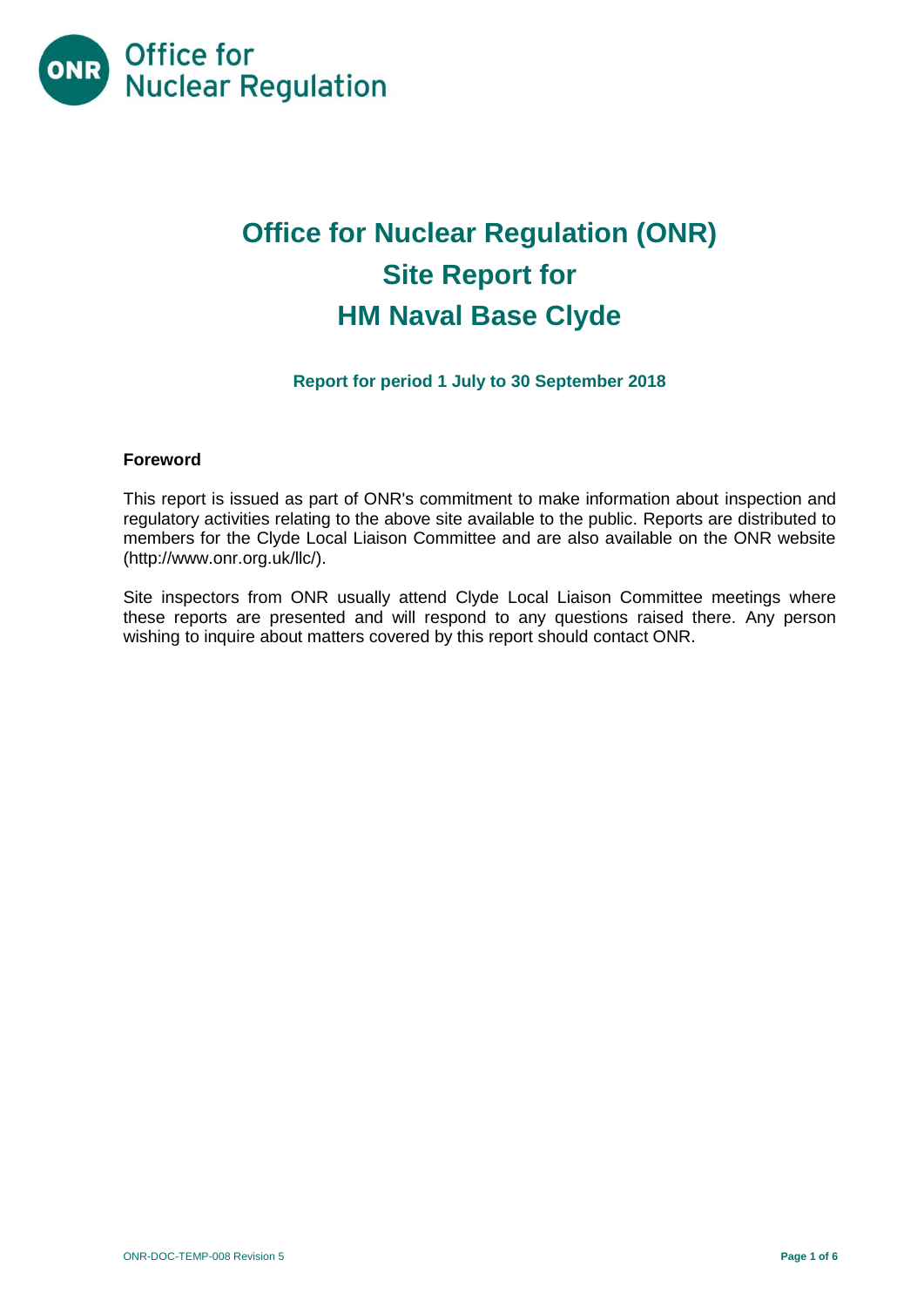# **TABLE OF CONTENTS**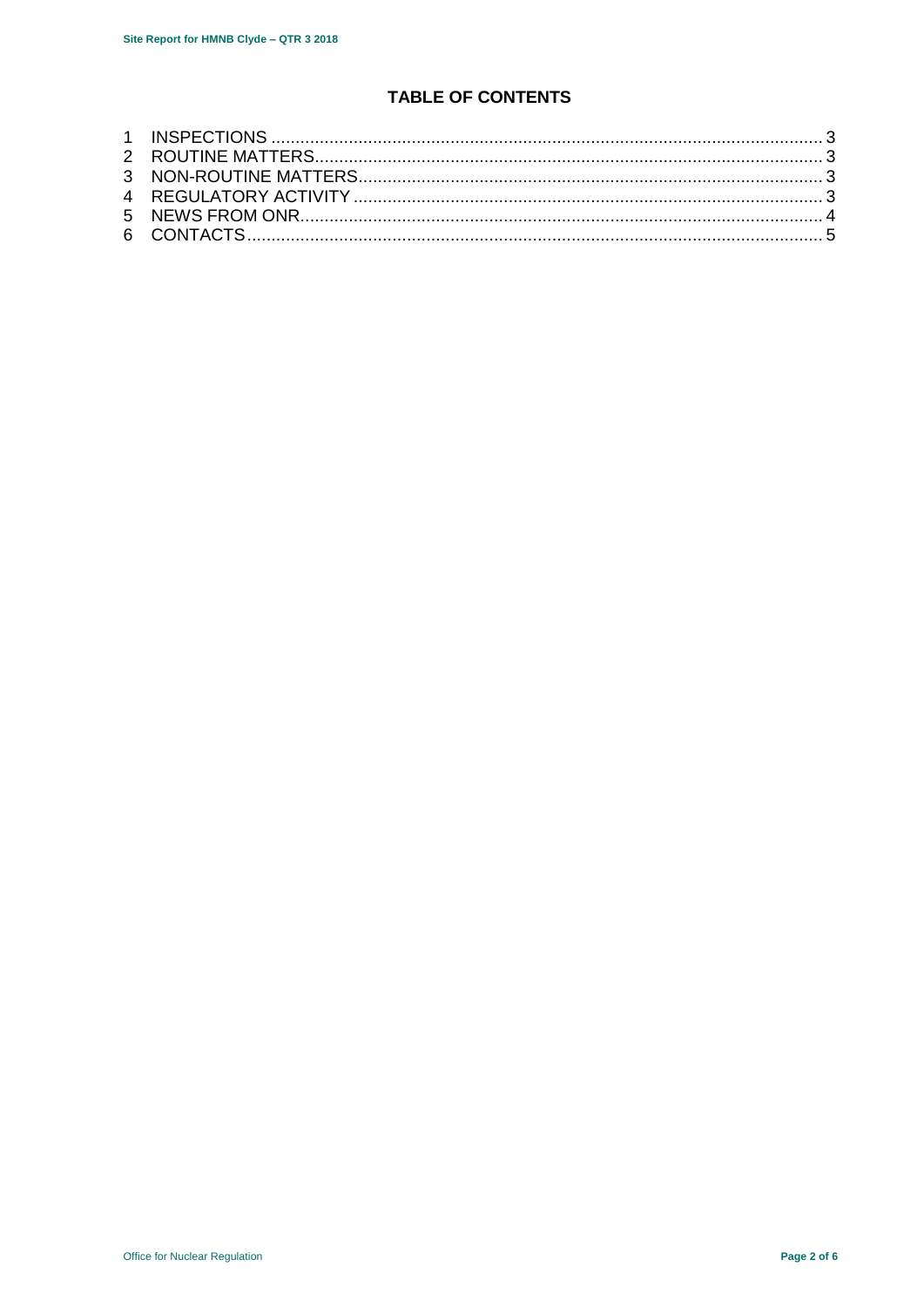# <span id="page-2-0"></span>**1 INSPECTIONS**

The majority of sites inspected by ONR are licensed under the Nuclear Installations Act 1965. HM Naval Base Clyde is not a licensed site, although it operates under authorisation from the Ministry of Defence (MOD) Defence Nuclear Safety Regulator (DNSR). The site comprises the Faslane and Coulport facilities and is regulated by ONR through other legislation as noted below. This report summarises the inspection and regulatory activities associated with HM Naval Base Clyde which are co-ordinated with inspections by DNSR.

#### **1.1 Dates of inspection**

The Nominated ONR Site Inspector was accompanied by another ONR Site Inspector and an ONR Emergency Preparedness and Response Inspector who visited the site on the following dates during the quarter:

**29-30 August 2018.** 

# <span id="page-2-1"></span>**2 ROUTINE MATTERS**

#### **2.1 Inspections**

Inspections are undertaken as part of the process for monitoring compliance with the Health and Safety at Work Act 1974 (HSWA74); and regulations made under HSWA74, for example the Ionising Radiations Regulations 2017 (IRR17), the Radiation (Emergency Preparedness and Public Information) Regulations 2001 (REPPIR), and the Management of Health and Safety at Work Regulations 1999 (MHSWR99).

The three-yearly REPPIR Level 2 demonstration emergency exercise denoted "Evening Star  $18$ " was held on  $30<sup>th</sup>$  August 2018. As a Level 2 exercise, the elements of the off-site emergency plan produced by the Local Authority (LA) under REPPIR and regulated by ONR, were tested as well as the on-site elements of the MoD Operator's plan. The latter is normally demonstrated on an annual basis at either Level 1 or, as applicable in this case, as part of a Level 2 demonstration. For the on-site aspects, ONR supported DNSR, who focused on elements of the assessment under its Authorisation Condition (AC) 11. For the off-site aspects, DNSR supported ONR at the Clyde off-site centre with the focus on the Local Authority's REPPIR plan. ONR concurred with the DNSR assessment of the exercise being an adequate demonstration against the requirements of Authorisation Condition 11 and ONR has written to the Local Authority to confirm that the exercise constituted a test of the plan prepared under Regulation 9(1) of REPPIR and demonstrated in accordance with Regulation  $10(1)(b)$ .

#### **2.2 Other work**

An ONR Principal Site Inspector attended the Annual Review of Safety on the 7th August 2018 and was satisfied with the review.

### <span id="page-2-2"></span>**3 NON-ROUTINE MATTERS**

Licensees / authorisee's are required to have arrangements to respond to non-routine matters and events. ONR inspectors judge the adequacy of the licensee's / authorisee's response, including actions taken to implement any necessary improvements.

There were no such matters or events of significance during the period.

# <span id="page-2-3"></span>**4 REGULATORY ACTIVITY**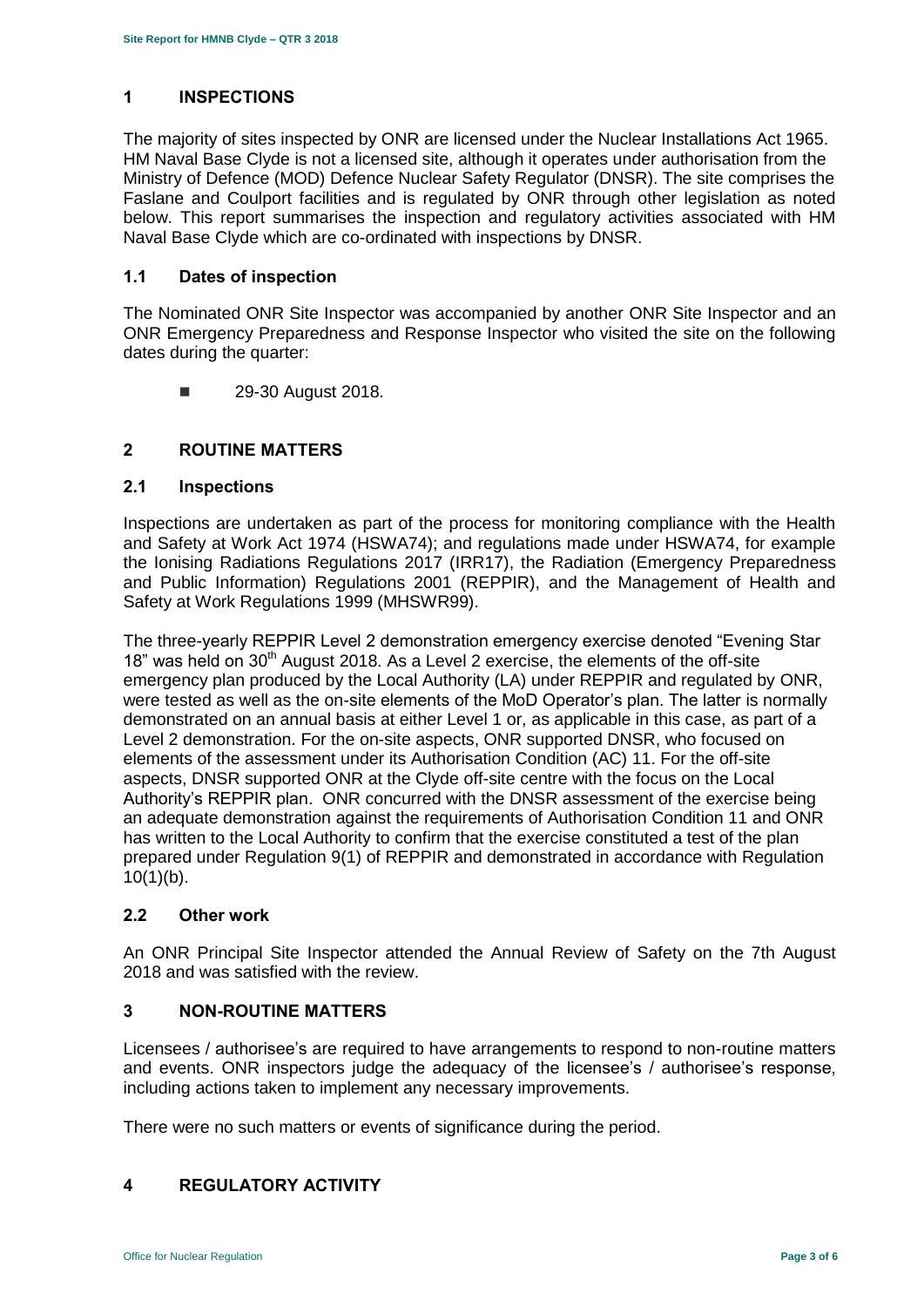ONR may issue formal documents to ensure compliance with regulatory requirements. No such documents were issued during the period.

#### <span id="page-3-0"></span>**5 NEWS FROM ONR**

#### **Stakeholder Engagement**

- In August our Chief Nuclear Inspector Mark Foy and Deputy Chief Inspector Mina Golshan, hosted a webinar for stakeholders on the outcomes of the UK report to the Joint Convention. This is a new channel of communication which we have introduced, and further webinars are planned for November and February 2019. If you would like to find out more, please contact the ONR Communications team at contact@onr.gov.uk
- The ONR/NGO engagement forum took place on 11 October in London. This is a forum to discuss strategic, cross-cutting regulatory matters. Site specific matters are normally addressed via Site Stakeholder Groups. We are always keen to engage with a range of stakeholders and groups on nuclear safety and security issues, so if you do represent a nuclear-interest Non-Governmental Organisation, and are not already involved through our forum or via a Site Stakeholder Group, then please get in touch with the ONR Communications team for further details, via [contact@onr.gov.uk](mailto:contact@onr.gov.uk)

#### **Regulatory News**

 On 25 July we announced our decision to prosecute the Atomic Weapons Establishment for offences under Section 2 (1)<sup>\*</sup> of the Health and Safety at Work etc. Act (1974). This charge related to an electrical incident on 27 June, 2017, which resulted in injury to an AWE employee. The incident was a conventional health and safety matter and there was no radiological risk to workers or the public. At a court hearing on 18 September, AWE pleaded guilty to the charge and sentencing was adjourned until 9 November, 2018.

In a separate case brought by ONR, EDF Energy Nuclear Generation Ltd and Doosan Babcock Ltd pleaded guilty on 10 October, 2018) to offences under the Health & Safety at Work etc. Act 1974, section 3(1) and the Work at Height Regulations 2005, Regulation 4(1) respectively. The charges relate to an incident on 12 April 2017 at the Hinkley Point B nuclear power station, which resulted in a serious injury to a Doosan Babcock Ltd employee. Following a hearing at Taunton Magistrates Court, the case was committed for sentencing at Taunton Crown Court with an initial hearing date set for 16 November 2018, although this date is subject to change.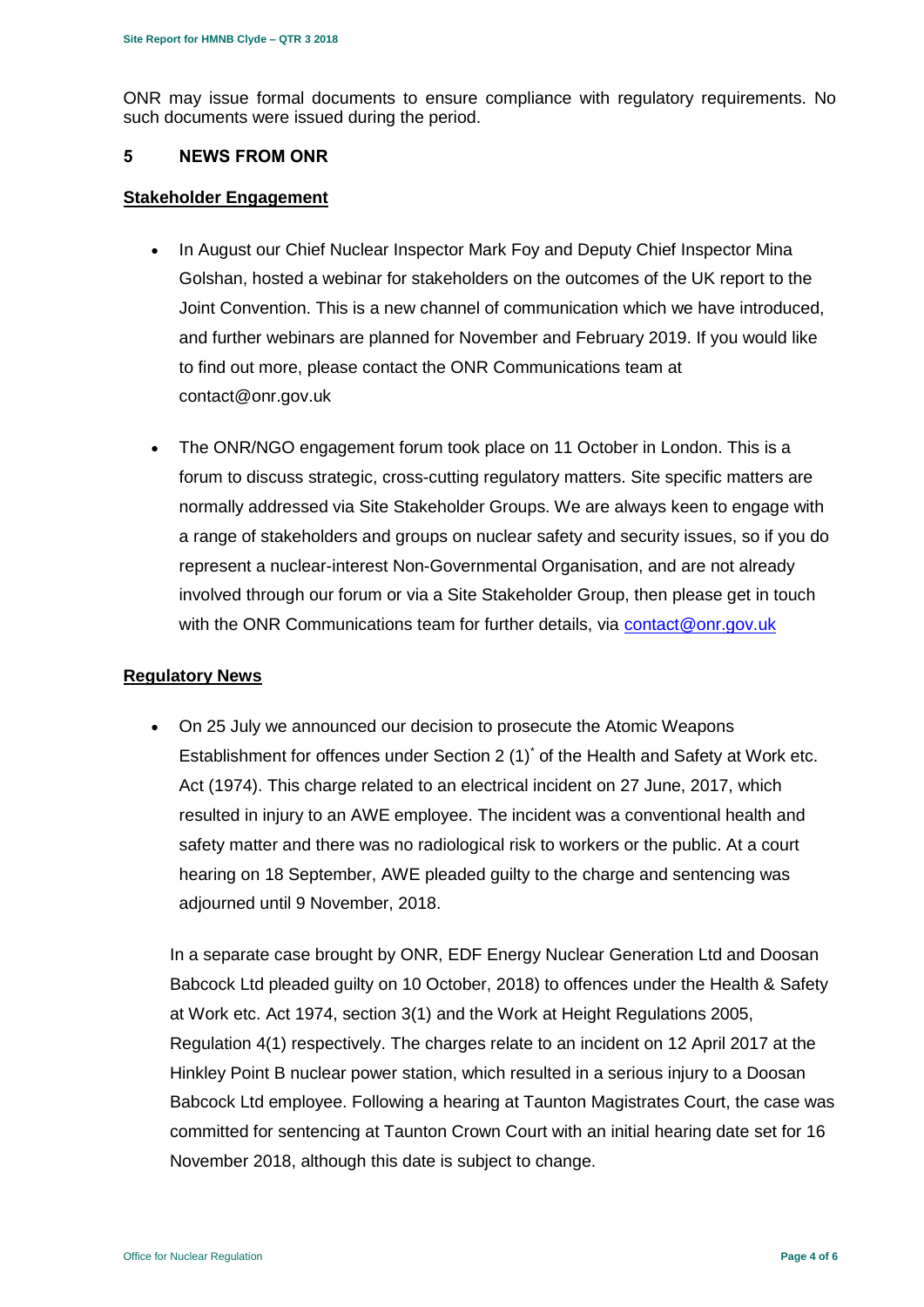Both of these cases related to conventional, industrial-type incidents that would have been subject to regulation by the Health and Safety executive prior to ONR's creation four years ago, when we gained responsibility for such matters on licensed sites. There was no radiological risk to workers or the public.

Updates on each case will be published on our website [www.onr.org.uk](http://www.onr.org.uk/)

• We have recently published our [Statement of civil incidents](http://www.onr.org.uk/quarterly-stat/2018-2.htm) meeting the Ministerial Reportable Criteria (MRC) reported to ONR - Q2 2018 (1 April 2018 to 30 June 2018).Full details are available on our [website.](http://www.onr.org.uk/quarterly-stat/2018-2.htm)

# **Corporate News**

- In July we published our second [gender pay report.](http://news.onr.org.uk/2018/07/onr-publishes-second-gender-pay-report/) The organisation-wide results show that ONR has a mean gender pay gap of 35.2%, which is wider than last year, although it is broadly similar to the rest of the UK nuclear industry and anticipated given our workforce profile, and that of the industries from which we have historically recruited. ONR is committed to addressing this issue and continues to focus on improving diversity and inclusion.
- Our Chief Executive, Adriènne Kelbie, has agreed a three-year contract extension, taking her term of employment to January 2022.
- The Department for Work and Pensions has started the process for recruiting a new ONR Chair (further details can be found on the [public appointments website\)](https://publicappointments.cabinetoffice.gov.uk/appointment/chair-the-office-for-nuclear-regulations/). Our current Chair, Nick Baldwin CBE, will remain in office until 31 March, 2019.

# <span id="page-4-0"></span>**6 CONTACTS**

Office for Nuclear Regulation Redgrave Court Merton Road Bootle Merseyside L20 7HS website: [www.onr.org.uk](http://www.onr.org.uk/) email: [contact@onr.gov.uk](mailto:@onr.gov.uk)

This document is issued by the Office for Nuclear Regulation (ONR). For further information about ONR, or to report inconsistencies or inaccuracies in this publication please visit [http://www.onr.org.uk/feedback.htm.](http://www.onr.org.uk/feedback.htm)

*© Office for Nuclear Regulation,* [2018]